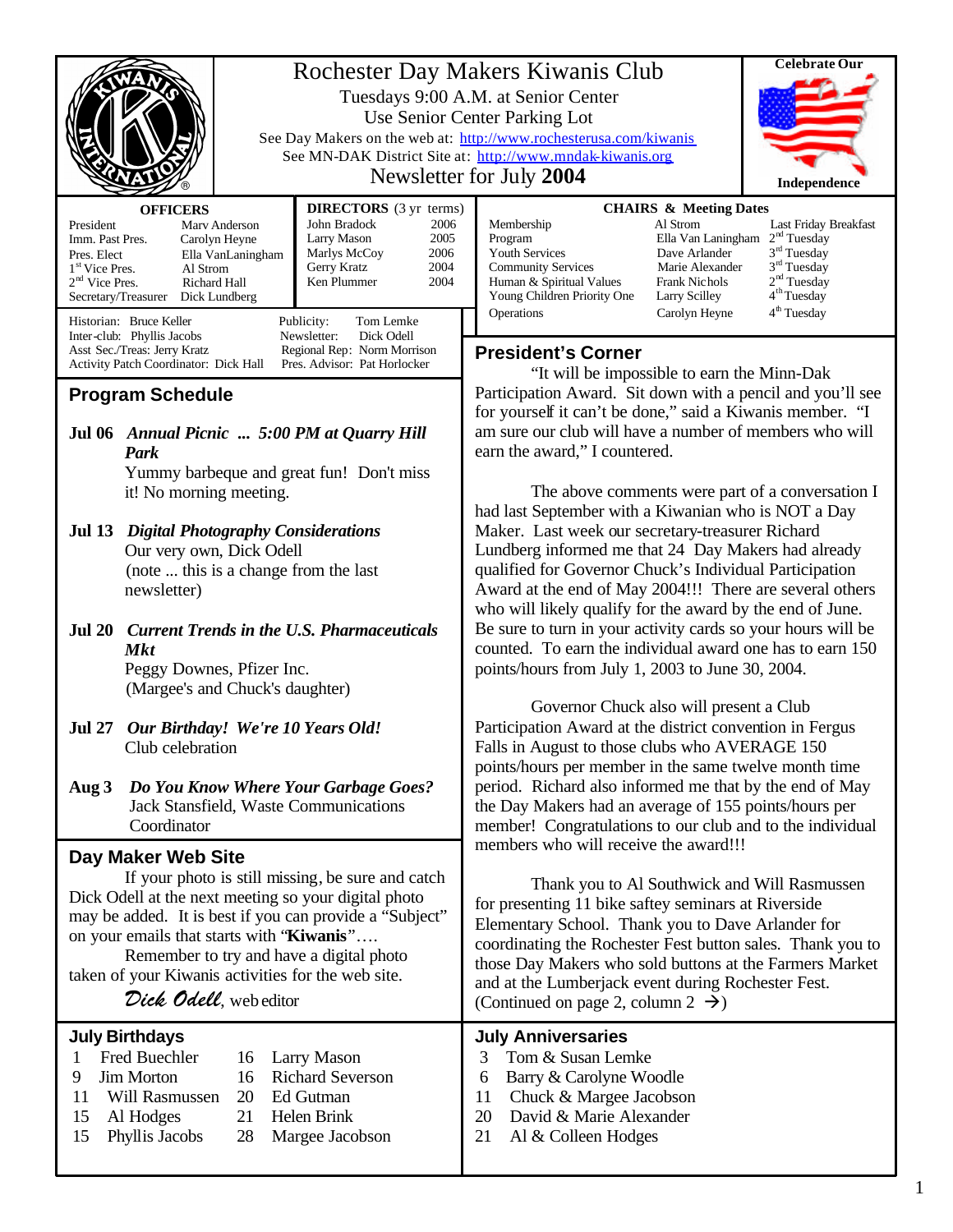# **Secretary/Treasurers Report – June '04**

| <b>Bank Balance 5/31/04:</b>   |               | \$10,050.54   |
|--------------------------------|---------------|---------------|
| <b>Administrative Account:</b> |               | \$9,580.66    |
| Service Account:               |               | $$ -1,226.84$ |
| Hockey/YCPO:                   |               | \$1,602.04    |
| Bike Repair:                   | $\mathcal{S}$ | 94.68         |

**Day Makers Currently On Leave:** Helen Brink, Judy Lien, Ray Ricketts, Susan Ricketts, Rosalie Rusovick, Dave Truxal

**March Service Hour Statistics:** 671 hours by 46 members, 61% Participation

#### **6/8/04 Board Meeting Highlights:**

Kiwanis Peanut Days (Peanut Sales) was discussed. The Downtown and Golden K clubs do this as a fund raiser. The Operations Committee evaluated and decided not to pursue.

New officers for 2004/2005 Kiwanis year are Directors: Tom Lemke and Al Southwick, Second Vice President: Phyllis Jacobs.

The "*Laws of Life*" essay contest was discussed further. It may be successful in Winona and Mankato because they each have a four year University to help support it.

Picnic cost will be \$4.00 for each attendee. The remaining cost will be subsidized by happy bucks and the recent rummage sale.

The board discussed  $150<sup>th</sup>$  Streets and Stories project which is part of the Rochester Sesquicentennial celebration. Clubs and organizations are being asked to share their history in Rochester with a display. The five Rochester clubs are going to cooperate in this venture. Each club is being asked to contribute \$200.00. The board approved a donation of \$200 from the Administrative account to the 150<sup>th</sup> Streets and Stories project.

The Program Committee was directed to look at the clubs tradition of presenting our speakers with a certificate of appreciation, suitable for framing, and decide if this tradition should continue.

The Membership Committee was directed to make a decision on ordering more smiley buttons or, developing an alternative. (Smiley buttons are awarded to new members when they have completed their "getting to know you" certificate.)

### **Secretary/Treasures Report – June'04** (Continued)

#### **COMMITTEE REPORTS**

**Membership-** Several membership prospects are about ready to join: Todd Gabriel, Ed Zuehlke**,** and Byron Stadsvold**.** Printed photo sheets of members are going to be passed around at meetings.

**Program**- Programs are scheduled through July. Committee is attempting to get Gil Gutknecht for a meeting program.

**Operations**- Calendar is nearing completion with several ads to fill.

**Community Service**- Committee is looking at two new service projects. One is a food shelf at the Salvation Army, the other a current events discussion group for elderly persons.

**YCPO**- Parent/Child fair at Rochester Fest is next event.

**Youth Services**- Eleven bike safety presentations have been given at Riverside School by Al Southwick and Will Rasumssen. They gave away a bike and some bike helmets. Century HS scholarship winner was Emily Schroeder.

Richard Lundberg, Secretary/Treasurer

**President's Corner -** (Continued from page 1)

As I write this, I don't have the final amount of buttons sold, but I understand we sold over 1000 buttons this year! Good work, Day Makers!

As you read this Ella and I will be attending the Kiwanis International convention in St. Louis and serving as our club's delegates. While it is too late to attend the International convention, you still have time to attend the Minn-Dak district convention in Fergus Falls August 13- 15. You can still save \$30 on your registration fee if you send in your registration before July 15. From personal experience I assure you that you will come home energized and excited about Kiwanis after attending either convention.

Until next month  $\mathcal{M}$ aru

# **Human and Spiritural Values**

No input this month.

(Continued next column  $\rightarrow$ )